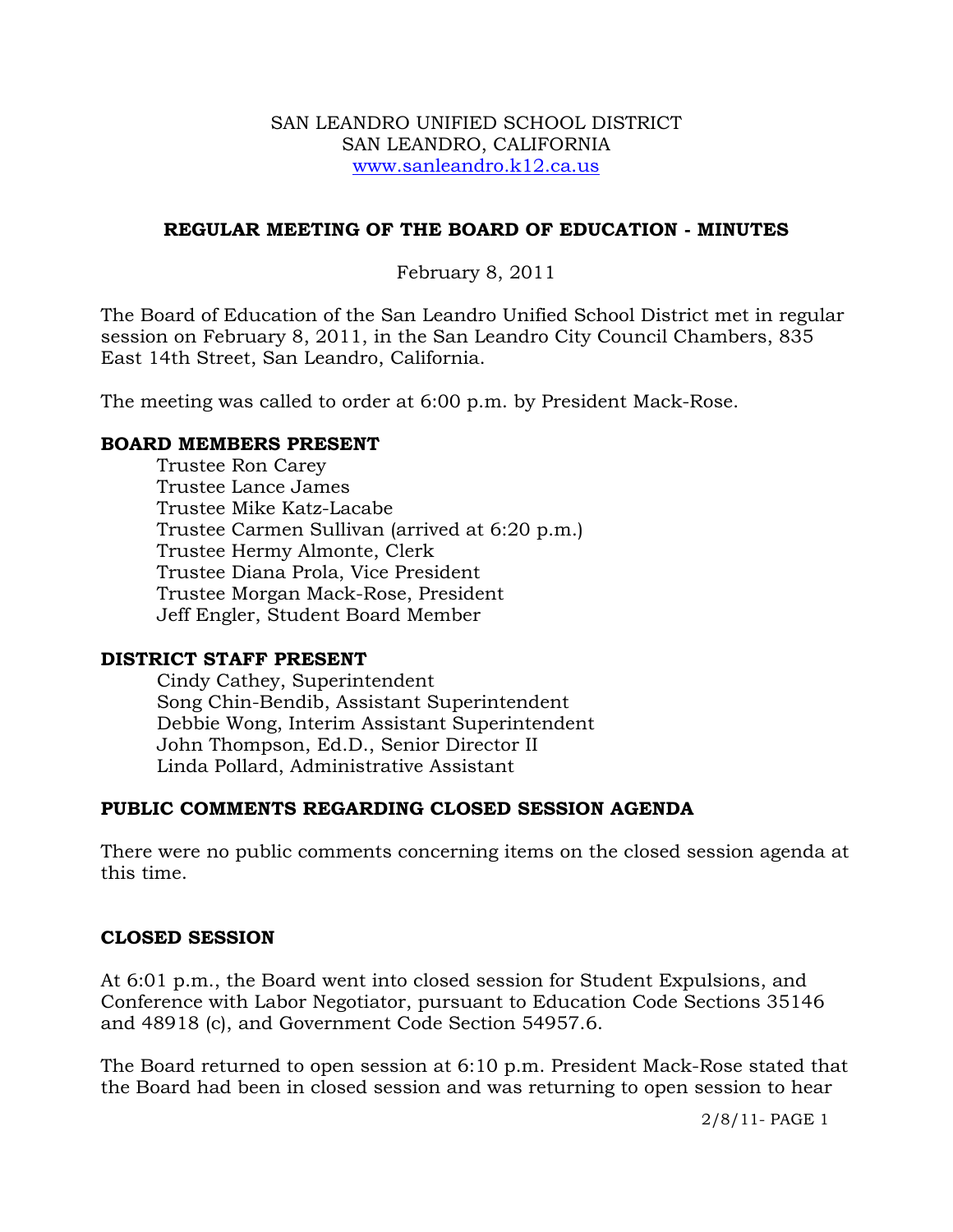public testimony on a closed session item, noting that "any information presented during public testimony cannot be considered when the Board is deliberating on the matter at hand."

## **PUBLIC COMMENTS REGARDING CLOSED SESSION AGENDA**

 Dr. Gwen Harrison, an educational advocate, representing the student being discussed in closed session, addressed the Board regarding the facts and findings of the case. Providing the Board with information that was she felt was omitted, she urged the Board to look beyond and within the facts and findings and make a fair decision.

Following comments made by the advocate, the Board recessed into closed session at 6:15 p.m. The closed session was adjourned at 7:19 p.m.

The Board returned to open session at 7:24 p.m. with the Pledge of Allegiance to the Flag. President Mack-Rose said the Board had been in closed session.

# **APPROVAL OF AGENDA**

On a motion made by Trustee Katz-Lacabe and seconded by Trustee James, the Board amended and approved the agenda, for the regular meeting of February 8, 2011, by a 7-0 vote, moving up Educational Services Action Items 3.1-A to 3.7-A to follow the Special Commendation for the National Board Certified Teacher.

## **PRESENTATIONS**

\* Special Commendation - National Board Certified Teacher

 The Board of Education and Superintendent presented a special commendation plaque recognizing Alane Paul Castro as a National Board Certified Teacher.

 A voluntary assessment program designed to develop, recognize and retain accomplished teachers, National Board Certification is achieved through a performance-based assessment that typically takes one to three years to complete. While state licensing systems set basic requirements to teach in each state, National Board Certified Teachers have successfully demonstrated advanced teaching knowledge, skills and practices.

# **ACTION ITEMS**

## Educational Services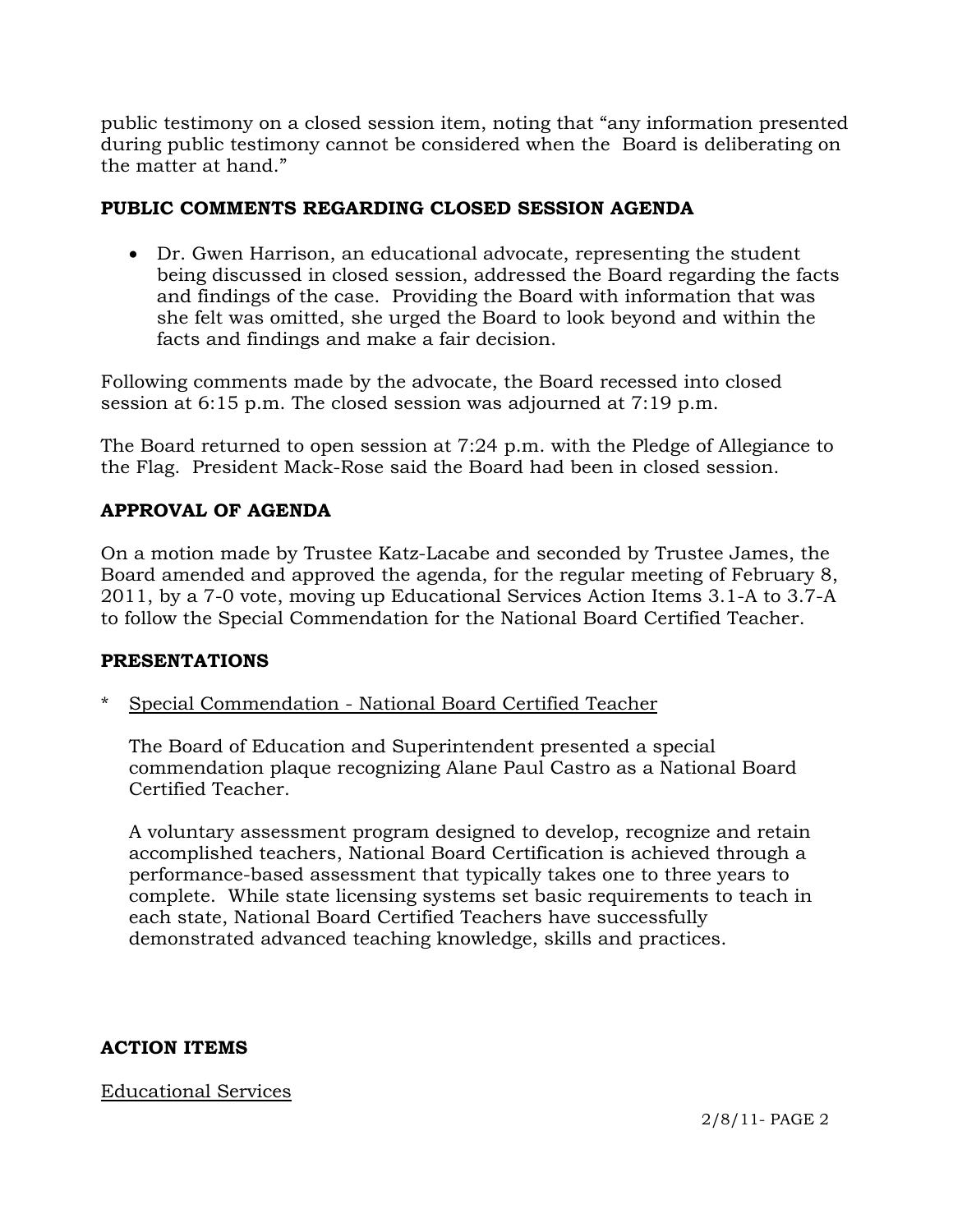## 3.1-A Recommendation from the Administrative Panel

- Following clarification by Trustee Katz-Lacabe on his proposal, and on a motion made by Trustee Katz-Lacabe and seconded by Trustee Sullivan the Board approved to bifurcate the vote of the Administrative Panel's recommendation for expulsion of student E15-10/11 with the first vote being to expel the student and the second vote being to suspend enforcement of the expulsion, by a 7-0 vote.
- On a motion made by Trustee Katz-Lacabe and seconded by Trustee James, the Board approved the Administrative Panel's recommendation for expulsion of student E15-10/11 by a 7-0 vote.
- On a motion made by Trustee Katz-Lacabe and seconded by Trustee Carey, the Board approved to suspend enforcement of the Administrative Panel's recommendation for expulsion of student E15-10/11 by a 6-1 vote. Trustee Prola voting no.

## 3.2-A Proposed Stipulated Expulsion Order

On a motion made by Trustee Katz-Lacabe and seconded by Trustee Almonte the Board approved the recommendation from the Director of Student Support Services for the stipulated expulsion order for student  $E16-10/11$  by a 7-0 vote.

## 3.3-A Proposed Stipulated Expulsion Order

On a motion made by Trustee Katz-Lacabe and seconded by Trustee Carey, the Board approved the recommendation from the Director of Student Support Services for the stipulated expulsion order for student E22-10/11 by a 7-0 vote.

## 3.4-A Proposed Stipulated Expulsion Order

On a motion made by Trustee Katz-Lacabe and seconded by Trustee James, the Board approved the recommendation from the Director of Student Support Services for the stipulated expulsion order for student E24-10/11 by a 7-0 vote.

## 3.5-A Recommendation for Readmission from Expulsion

On a motion made by Trustee Katz-Lacabe and seconded by Trustee Almonte, the Board approved the recommendation from the Director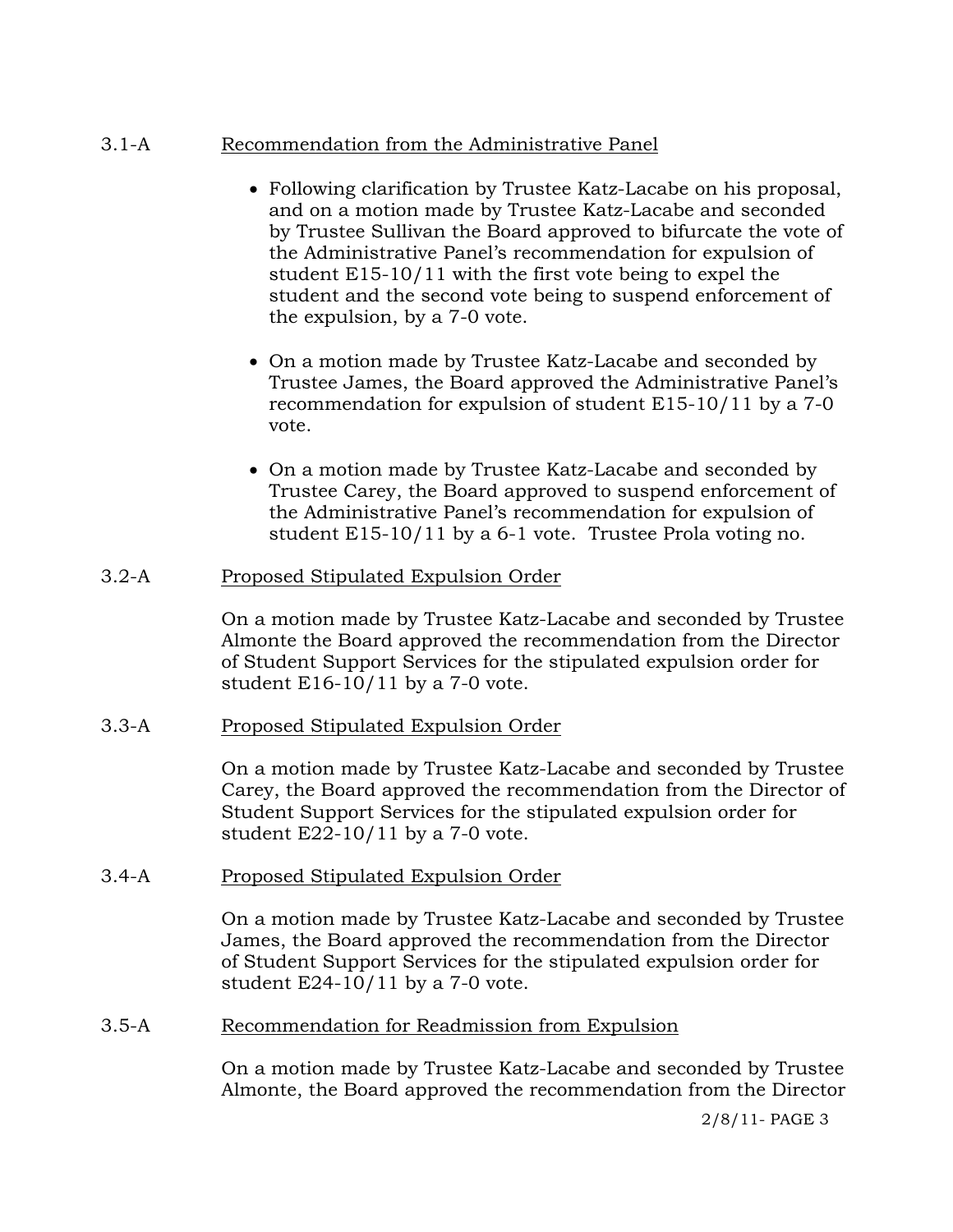of Student Support Services for readmission from expulsion for student E17-09/10 who has satisfactorily completed the terms of his/her rehabilitation plan and is eligible to return to a comprehensive program by a 7-0 vote.

### 3.6-A Recommendation for Readmission from Expulsion

On a motion made by Trustee Katz-Lacabe and seconded by Trustee Carey, the Board approved the recommendation from the Director of Student Support Services for readmission from expulsion for student E23-09/10 who has satisfactorily completed the terms of his/her rehabilitation plan and is eligible to return to a comprehensive program by a 7-0 vote.

#### 3.7-A Recommendation for Readmission from Expulsion

On a motion made by Trustee Katz-Lacabe and seconded by Trustee James, the Board approved the recommendation from the Director of Student Support Services for readmission from expulsion for student \*EOD05-09/10 who has satisfactorily completed the terms of his/her rehabilitation plan and is eligible to return to a comprehensive program by a 7-0 vote.

\*EOD=Expelled from another school district

## **DISTRICT GOAL#5: Ensure Safe and Well Maintained Facilities**

- \* Debbie Wong, Interim Assistant Superintendent, Educational Services, and Song Chin-Bendib, Assistant Superintendent, Business and Operations, presented a facilities project plan for:
	- The use of portable classrooms for a grades 7-12 alternative educational option at Lincoln High School
	- Demolition of an old non-compliant building
	- Modification to existing facilities to accommodate alternative programs

 Interim Assistant Superintendent Debbie Wong explained that in order to better serve the needs of our students; the District has been developing and implementing both academic and behavioral tiered intervention systems. These systems require the District to design alternative education options for some of our neediest students who are not currently succeeding in the regular school setting.

 Last fall the Facilities and Technology Committee heard three proposals for utilizing two existing portable classrooms which are from excess portables as a result of meeting the requirements of the State Overcrowding Relief Grant. The proposals included:

Creating an alternative educational option for grade 7-12 students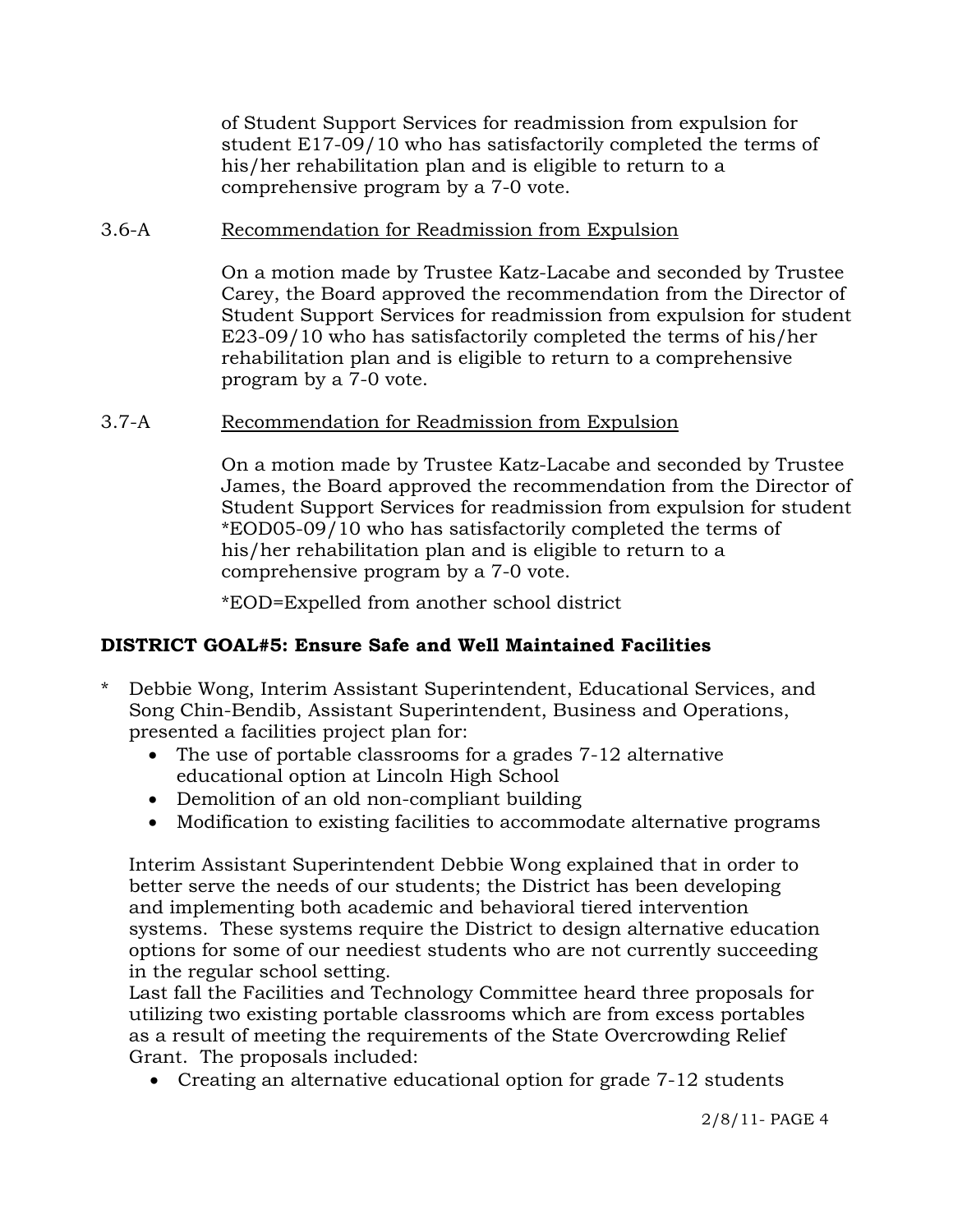who are not successful in school as reflected by their academic progress, attendance, and behavior

- Relocating the Special Education Adult Transition Program (18-22) years) from San Leandro High School (for compliance)
- Expanding Adult School medical programs

 Interim Assistant Superintendent Wong explained that extensive discussions took place to determine the best, most cost efficient way to meet the needs of the three proposals, adding that the following conceptual design recommendations meet those needs:

- Install the two unused portables on the Lincoln High School campus. These would house the two new important programs: Pregnant/Teens/Teen Mothers and a 7-12 grade Alternate Education Option to address the academic and social-emotional needs of the students in Tier 3 Intensive Intervention
- Demolish a non-compliant maintenance building near the location of the two new Lincoln portables
- Relocate the non-compliant Special Education 18-22 years old adult transition program to the Williams Street Adult School which would be located in the main building for easy access to restrooms
- Utilize a double-wide portable classroom at John Muir Middle School currently used for P.E. space (rainy days, displacement from gym, physical fitness testing, alternative classroom) for the Adult Education Program. This would house the class displaced by the adult transition class in the main building and allow for expansion of the Adult School medical program
- Create new P.E. space in one of the Muir classrooms (G-3) currently used for P.E. storage
- Relocate the John Muir PE classes to G-3
- Facility modifications such as fencing will be needed

Assistant Superintendent Song Chin-Bendib explained that Bond counsel was consulted as well as the Redevelopment Agency (RDA) and both confirmed that Measure B savings from state matching grants and RDA funds could be used to implement this program design.

Below is the estimated facility costs including staff's recommendation of the funding source:

Measure B savings from State Matching Grants

- Install 2 portables at Lincoln: \$220k
- Install a partition wall, fencing, and sidewalks for double-wide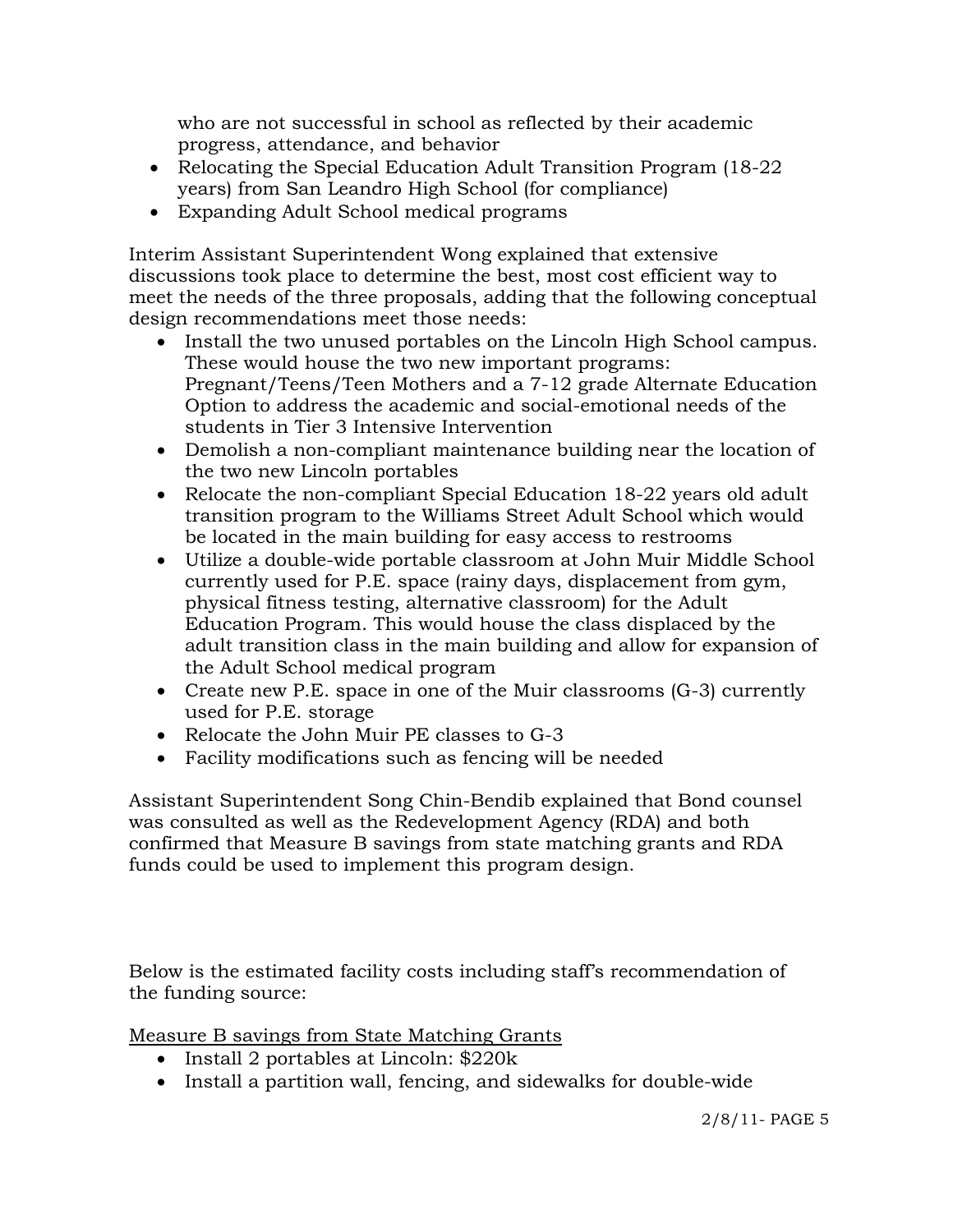portables: \$50k

- Restore Muir G-3 classroom: \$45k
- Relocate Special Education program: Minimal Cost
- Purchase 40' container for P.E. storage: \$5k

Total estimated amount from Measure B savings is \$320,000.

Redevelopment Agency Funds (RDA):

 Demolish non-compliant wood building near the location of the two new Lincoln portables. Estimated cost is \$50,000.

# **PUBLIC COMMENT**

 Myles Farrell, on behalf of the Physical Education teachers at John Muir Middle School, commented on how the P.E. staff values the inside space the double wide portable currently being utilized by the P.E. department provides, adding that the G-3 classroom is not an adequate substitute. In his opinion this was not the right direction to go, and urged the Board to look at other options.

 Following public comments, the Board posed clarifying questions regarding the number of teen mothers to be served and curriculum for the Pregnant Teen/Teen Mothers Program, and the maximum P.E. class size on any given day, which were addressed by staff. It was also noted that staff has spent time looking at other viable options, including the use of Measure M funds to address health and fitness at John Muir Middle school in the future.

Educational Services

# 3.1-CF Facilities Project Plan for Alternative Educational Options

The Board discussed and considered approving the Facilities Project Plan for Alternative Educational options, including two portables and the impact to other existing facilities.

Additional comments from the Board included:

- Concern regarding the encroachment on the John Muir campus
- Looking at the use of Measure M funds as a solution for John Muir
- 2/8/11- PAGE 6 • Is confident that staff and the Facilities & Technology committee have looked at all the alternatives and hopes that the John Muir PE instructors will be part of the design team and provide input so that their programmatic needs are addressed in the planning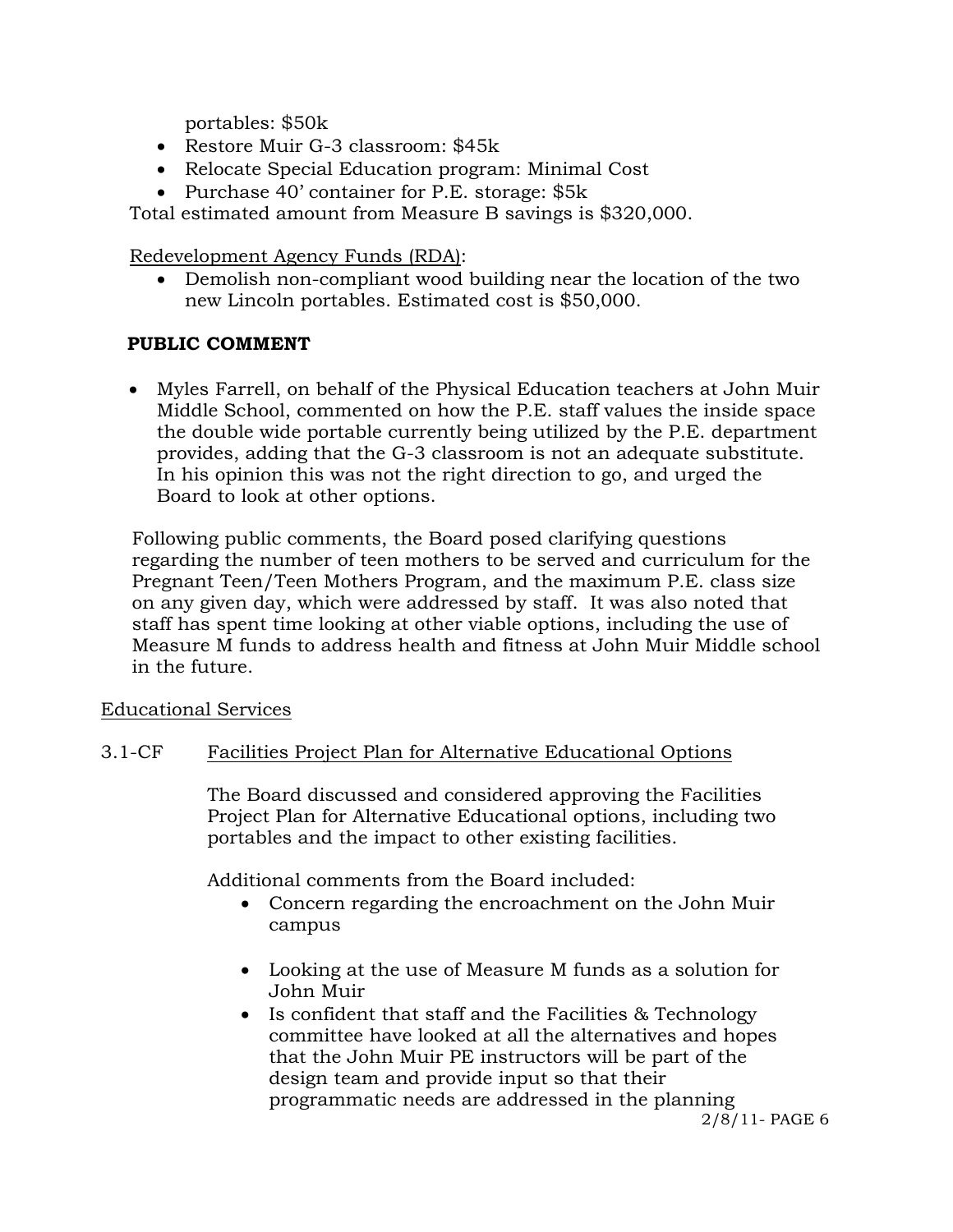#### process

On a motion made by Trustee Prola and seconded by Trustee Sullivan, the Board approved the Facilities Project Plan for Alternative Educational options, including two portables and the impact to other existing facilities by a 7-0 vote.

#### Budget Update

Assistant Superintendent of Business Operations, Song Chin-Bendib, gave a presentation recapping information about the Governor's Proposed Budget and its impact on San Leandro Unified School District. Additionally, there was a summary of what the Finance Committee discussed, reviewed and recommended from the meeting on February 3, 2011. Other items shared at this meeting included: updated Tier III funds for 2009-10, 2010-11, 2011-12 and 2012-13; Board approved budget cuts for 2011-12; and other relevant fiscal information.

 Trustee Mack-Rose prefaced the presentation by clarifying that the Finance Committee met on February 3 and reviewed staff's responses to the questions raised by the San Leandro Teachers' Association (SLTA) regarding, variable balances, reducing the 3% required minimum reserve to 1.5%, the suggestion that the District accept a qualified certification rather than a positive one and the Federal Jobs Bill Restoration

Presentation highlights included:

- Previously restored cuts through one-time (2010-2011) Federal Jobs Bill funding: Campus Supervisors (1.0 FTE), partial VP (.10 FTE each), Elementary School – Library/Media Para Education (2.66 FTEs) will be cut for 2011-2012
- The Board will be asked for direction with regards to the elimination of one of the following prep periods for 2011-12: Art, Music, and (2) PE, as the Second Interim Report is due on or before March 15
- In the new Governor's proposal if taxes are extended the District is in a very good place; however, if taxes are not extended, additional \$1.4 million of personnel cuts goes forward to 2011-12, AB3632 goes into effect July 1, 2011 (est. cost if \$579,731 per year)
- The Finance Committee will continue looking at Tier II allocations in the areas of CAHSEE, Instructional Materials Realignment, School Library Improvement Grant, SSP-Specialized Secondary, and Deferred Maintenance for possible sweeping of remaining funds
- The Finance Committee will look at various projects under Deferred Maintenance to see if they can be funded out of the Bond program, which will make funds available to help the General Fund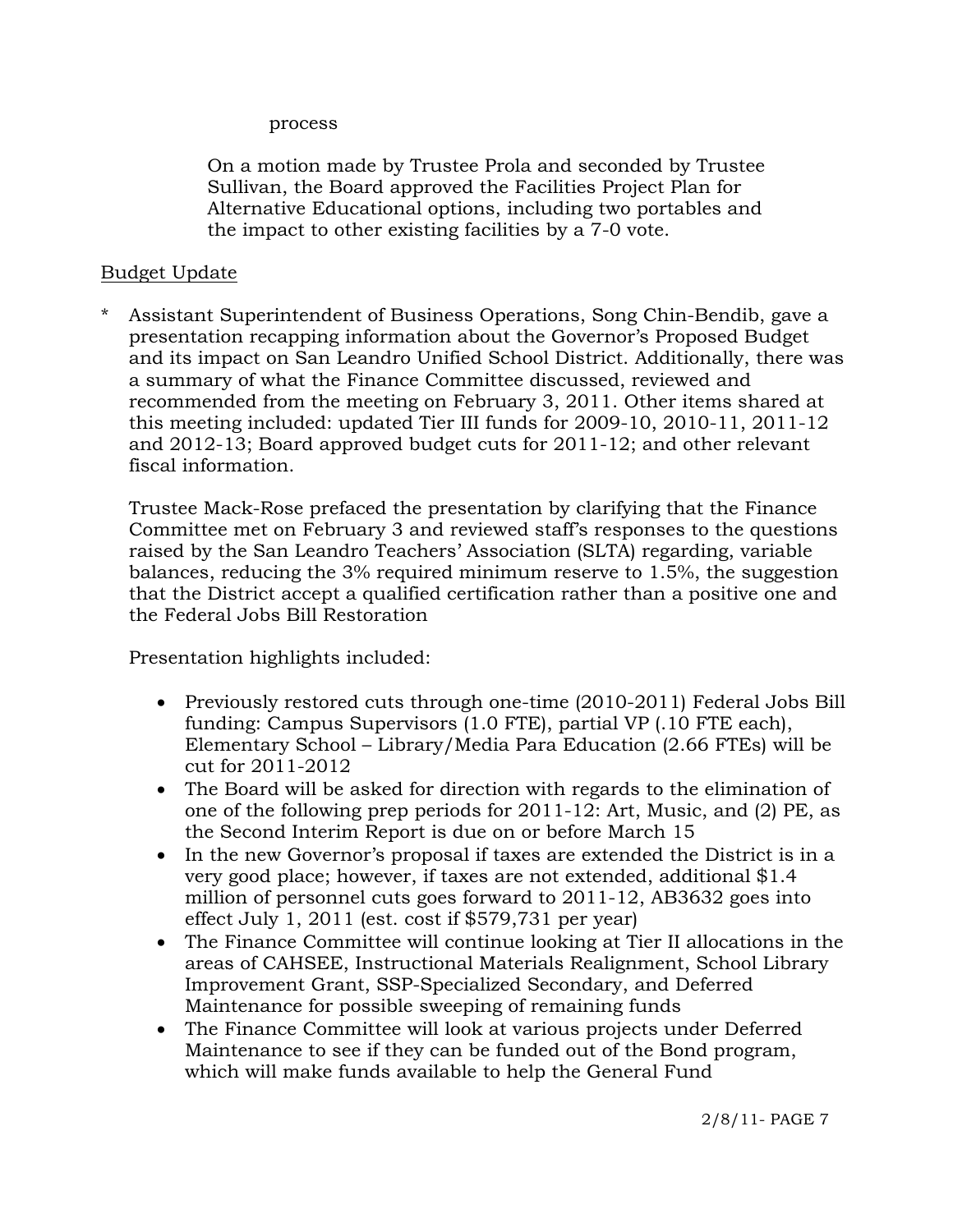#### **PUBLIC COMMENT**

 Alex Harp, on behalf of the San Leandro Managers Association (SLMA), addressed the Board regarding the many more sacrifices made by their group proportionally to the other employee groups. He urged the Board to take into consideration their disproportionate recent sacrifices as we move forward with the difficult decisions about prioritized or recommended restoration of the 2011-12 cuts.

 As the Principal of Lighthouse/Independent Study, Mr. Harp addressed the Board regarding the Board's decision to cut another Lighthouse teaching position. He offered to meet with the Board to examine the actual numbers, which he can provide, illustrating the negative budget implications of cutting another Lighthouse position.

- Kerrie Marshall, McKinley School teacher, spoke in support of the specialists' programs, specifically advocating for keeping two periods of P.E., citing that P.E. is vital to ending childhood obesity, and teaches our kids how to play many sports, and good sportsmanship. Ms. Marshall felt that art would the most manageable for the teachers to integrate into the elementary curriculum and urged the Board to consider keeping both sessions of P.E. which will benefit all students.
- Pamela Richards reminded the Board why music is important, stating that music classes help many students "tune in and turn on to school", and that "if you cut music, the truly wonderful gift will be lost and gone forever."
- Rick Richards, on behalf of "Keep the Music Rockin" Foundation, addressed the Board regarding music in the schools. He shared some letters from musical artists, and former District students, describing how music has impacted their lives and urging the Board to reconsider making cuts to the music programs.
- District music teachers Janet Beck, David Leese and elementary school music specialist Sara Fanvu commented on the value of the music program to our students and their families. They urged the Board to reconsider cutting the music program and look for other options.

The Board took a break at 9:04 p.m. and returned to open session 9:09 p.m.

The Board asked a few clarifying questions regarding continued flexibility of class-size reduction, the reduction of County services, and Tier III allocations and sweeps which were addressed by staff.

During the discussion the Superintendent reiterated that almost a year ago results of an informal poll taken indicated a split vote regarding which prep to cut, adding that a final decision has not yet been made. However, she stated that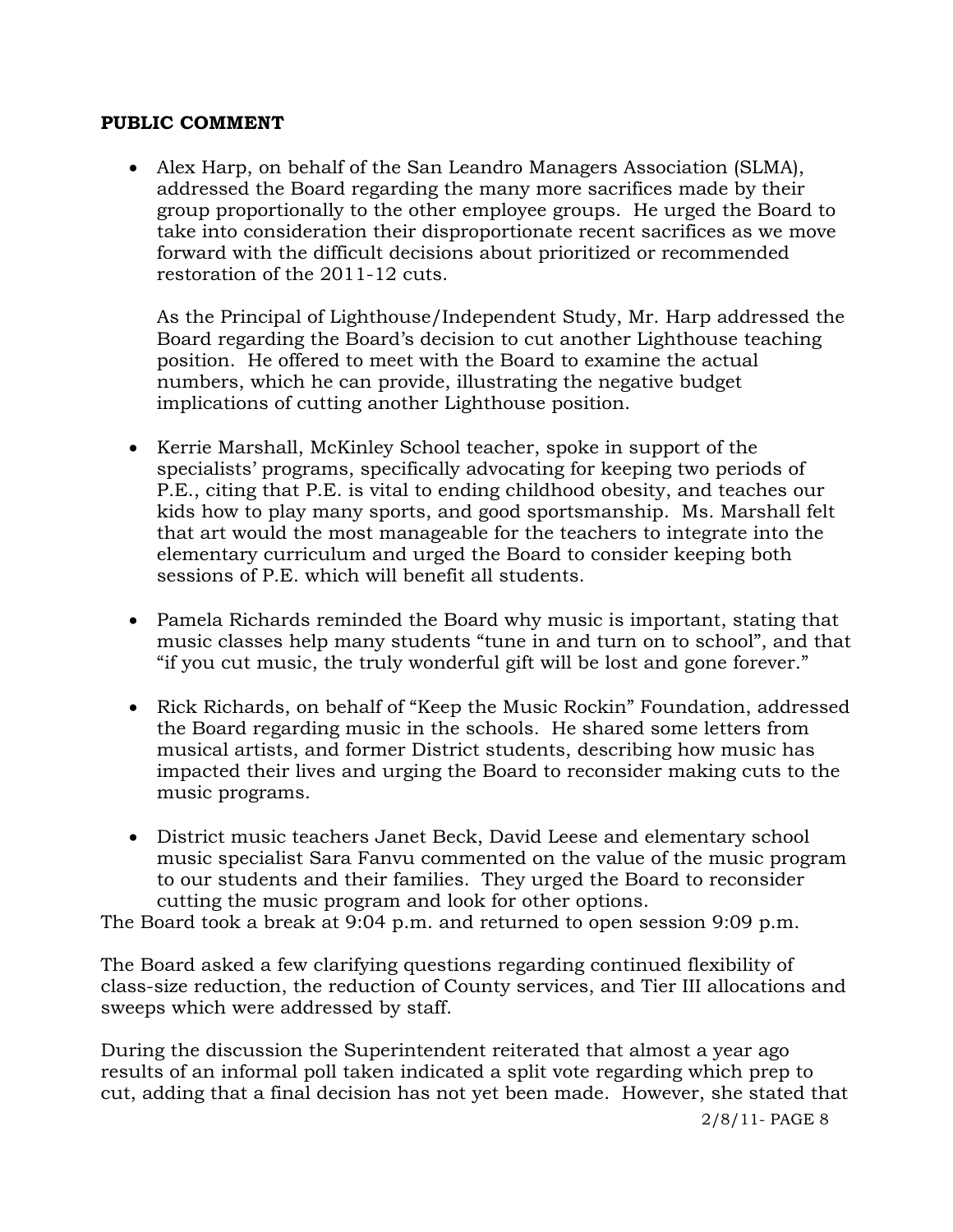this is time sensitive and a decision needs to be made at the next Board meeting. It was also noted that cutting one 45-minute period of P.E. at the elementary grades 1-5 would require teachers to provide the rest of the 200 minutes every 10 days of required P.E. instruction, which amounts to approximately 15 minutes per day for the 10-day period.

Board President Mack-Rose polled the members, and it was the consensus of the Board to eliminate one elementary P.E. prep period and direct staff to prepare the proper paperwork. The Board will take formal action to finalize this decision at their February 15, 2011, Board meeting.

## **PUBLIC TESTIMONY ON NON-AGENDA ITEMS**

• Rick Richards, CEO of Keep Music Rockin' Foundation addressed the Board on the Foundations' music support in our San Leandro Schools. Interim Assistant Superintendent Debbie Wong added that Mr. Richards would be providing the Board with an update on the Foundations fundraising efforts and areas of support for our music students at the March 1, 2011, Board meeting.

## **REPORTS**

1) Correspondence – Clerk Almonte reported receipt of the following emails from January 11, 2011, to February 7, 2011: From CSBA regarding "Annual Dinner," two "Weekly Updates," "Laura Canciamilla's Update to Region 7 Board Members and Superintendents," "Your Invited!" Conference Call with State Superintendent Tom Torlakson," "Registration is closing soon for trio of trainings in San Mateo County," "From CSBA President Martah Fluor," and "Sample Board Resolution to Support Placing a Revenue Extension Measure"; from Carol Delton regarding "Please agendize Revisiting Budget Cuts for 2011-12," "Use Balances to Maintain Services to Students at 2010-11 Levels," "Use Internal Balances to Mitigate Personnel Cuts for 2011-12;" from Safe Communications regarding "Are your Students being Bullied?"; from Green Technology regarding "Mandatory Green Building Code-Are you trained?", "Addicted to energy-Green technology magazine," "All California-New Mandatory Green Building Code," "New Green Building Requirements for California"; from Jennifer Sherwood regarding "Budget meeting"; from Myrna Hernandez regarding "Two issues of the Washington Elementary Newsletter"; from Alex Harp regarding "Lighthouse teaching position"; from SNA Education regarding "Discover Wonder of the World in China"; from Rochelle Lokting regarding "A Request;" from Margarita Lacabe regarding "Nerd Day" at the High School"; from Annie Bogue regarding "Follow up from Board Meeting"; from Erica Beyeri regarding "New Science & Math – themed Picture Books coming soon!"; from Liliana Pezoa regarding "Class Size K-3"; from Garry Grotke regarding "Lunar New Year Celebration at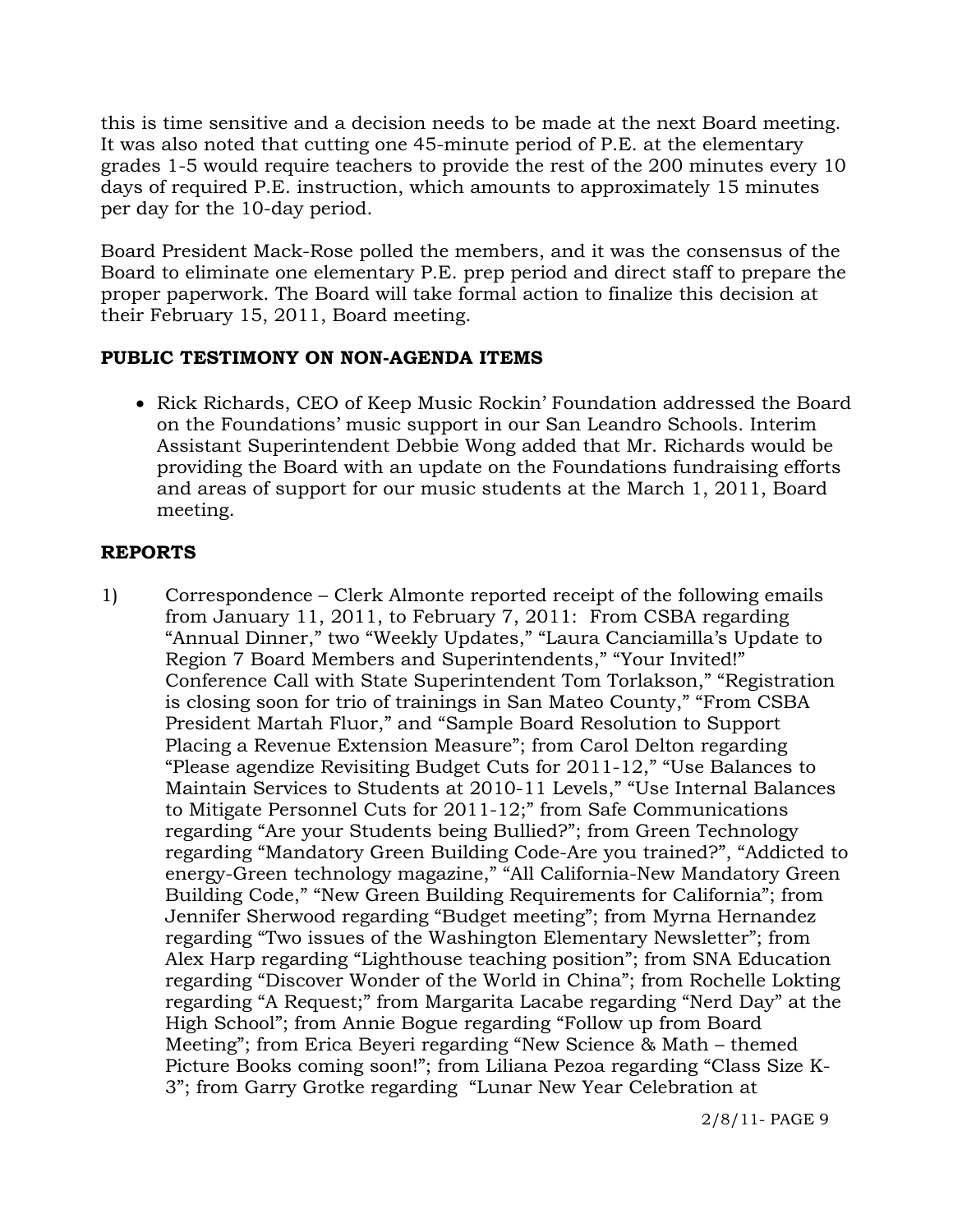Madison"; from Julie Pence regarding "A plea from a 2<sup>nd</sup> grade teacher"; from the San Leandro Education Foundation regarding "Eat out for Education February 2"; from Ebado Ismail regarding "February 2011 Bancroft Middle School Newsletter"; from Bonnie Saar regarding "Apology"; from Deborah and Kevin Cox regarding "Eat out for Education Today"; from Accelify regarding "Special Education and Medicaid news"; from Dan Martin regarding "Harvard report questions value of 'College for All' "; from Asian Pacific Islander School Board Association regarding "Happy New Year!"; from Jon Sherr regarding "Untitled Message"; from Dennis Lim regarding "Help determine AC Transit Fare Policy – Your input needed"; from Hollie Godbee regarding "Budget Planning Questions"; from Sgt. Kenneth M. Jones, Marine Rep. regarding Educators Workshop"; from Senator Ellen Corbett regarding "An update form Senate Majority Leader"; from Scholastic Parents regarding "Welch's Harvest Grants"; and from Janet Beck regarding "History of Music in San Leandro."

- 2) Student Board Member Report Student Board member Jeff Engler updated the Board on activities at the San Leandro High School main campus and the Fred T. Korematsu Campus including:
	- San Leandro High School Season of Service continues. This week, February 7-11, the Associate Student Body had planned activities promoting campus unity
	- Participants for the March 4 talent show have been selected and rehearsals have begun
	- The spring musical has also been cast and rehearsals are currently underway. It is the hope that the musical will be presented in the new Arts Education Center
	- The spring sports season has officially begun
	- Keep the Music Rockin' Foundation benefit concert for the District music programs featuring Showtyme The Band will be Tuesday February 15, 7:00 p.m. at San Leandro High School. In addition to a special guest appearance by "GQ, some of San Leandro's talented students will be performing. Unfortunately, there is a special Board meeting on that evening.
- 3) Union Representative Reports
	- Mark Hamilton, on behalf of the San Leandro Teachers' Association (SLTA), spoke in support of SLTA President Jon Sherr and SLTA

2/8/11- PAGE 10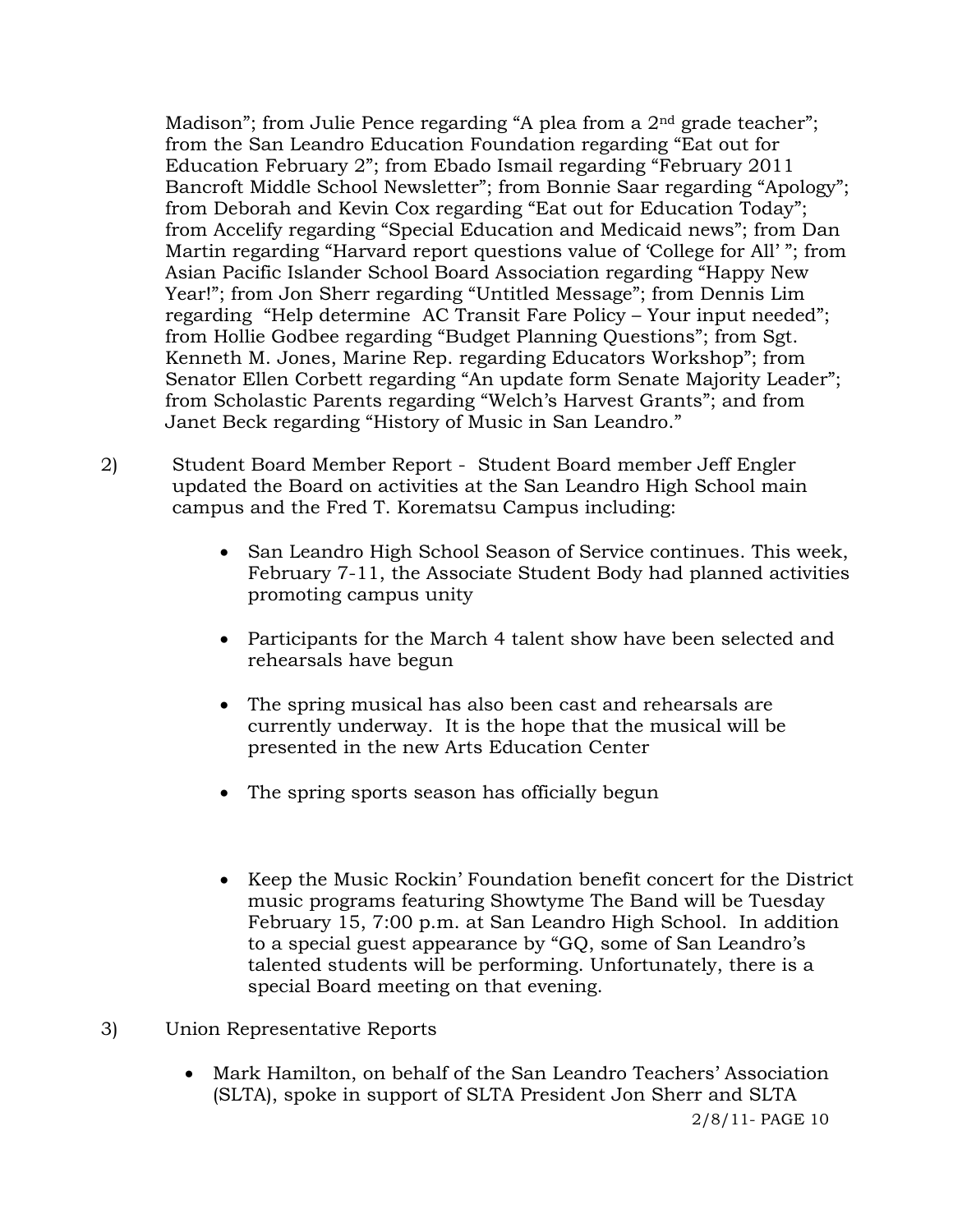member Carol Delton's sense that the District has the flexibility within the current budget parameters, with or without the tax extensions in June, to retain current district-wide secondary counseling program, to maintain or reduce current class sizes, to maintain current level of elementary preps, and to keep instructional staff at Lighthouse/Independent Study at the current level for the next school year. He urged the Board to keep an open mind, do what's right for the kids, and preserve direct services to their education.

- 4) Superintendent Report Superintendent Cathey reported that
	- Wells Fargo donated \$230,000 in grants to local school districts and educational foundations. On January 28 she attended a ceremony where the grants were distributed, proudly announcing that the San Leandro Education Foundation was the recipient of \$10,000.
	- She attended the Lunar New Year Celebration at the San Leandro Library Saturday, February 5, 2011.
	- Thursday, February 10, is the  $10<sup>th</sup>$  Annual African American Achievement Night where 275 students of African descent in grades 5-12, who have exhibited outstanding academic achievement, will be honored. The event will be held at John Muir Middle School from 6-8 p.m.
	- The Adult School Even Start Program had their state evaluation and the team found no compliance issues and no infractions. She commended the Adult School administration and staff for their hard work.
- 5) Board Committee Reports
	- City/District Liaison Trustee Katz-Lacabe reported that the committee met on January 12, 2011, and heard budget updates from the City and District, discussed upcoming school project and events including Fred T. Korematsu Day, January 30, and Martin Luther King Jr. Day. The committee received an update on Measure M, that included a review of how the City and District worked on Measure B and discussed the Measure M timeline, design committee process and role the City can play within it and joint use possibility. In addition, the committee discussed school safety, 2011 committee meeting days and times, and the City Council and School Board Joint Work Session.

2/8/11- PAGE 11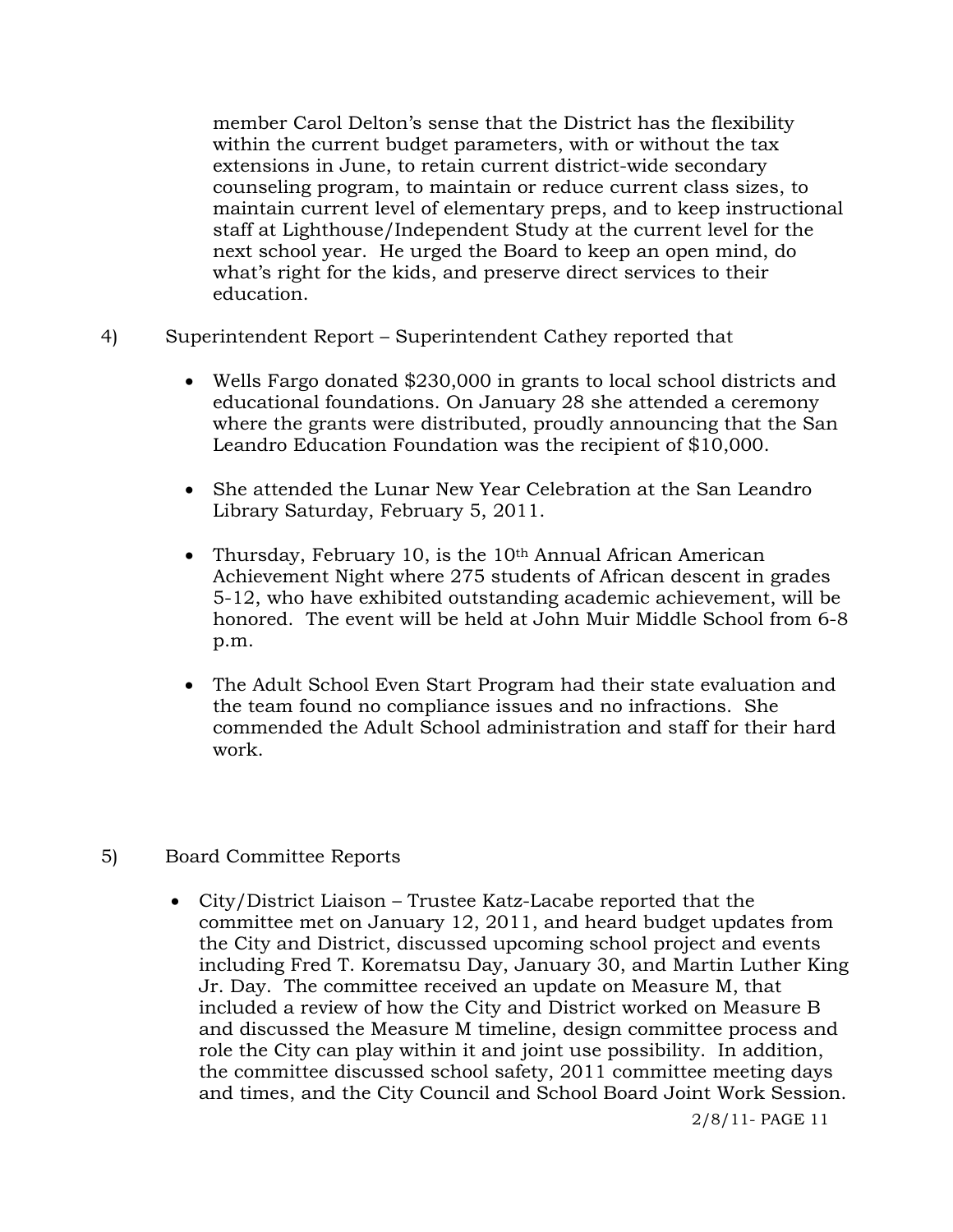- Facilities/Technology Trustee Prola reported that the committee met on January 31 and discussed several items that are being brought forward for Board consideration tonight: Change Order #3 to D.L. Falk Construction, Inc. contract at the San Leandro High School Career Technical Education Center (CTEC) Shop building, Amendment #6 to AEDIS Architects for the San Leandro High School CTEC shop building, Amendment #3 to Vista Environmental Consulting for the San Leandro School CTEC shop building, Change Order #2 to Cal-Bay for Port Windows Phase II, Change Order #6 to Zolman Construction and Development Inc. for San Leandro High School Arts Education Center (AEC), along with plans for alternative education options including two portables at the maintenance yard, demolition of old wooden structure, and impact on other facilities.
- Finance Trustee Mack-Rose reported that the committee met on February 3, 2011, recapped information about the New Governor's proposed budget and its impact on the District, reviewed information and feedback received from the January 25, 2011, Board meeting, discussed recommendations for budget actions for the Board, other relevant fiscal information including Tier III funds, and next steps. Next meeting will be March 9.

# 6) Board Representatives' Reports

 Eden Area Regional Occupational Program – Trustee Almonte reported that the ROP Governing Board met on February 3, 2011, and approved personnel action items, Quarterly Report on Williams Act Complaints, and Governing Board reorganization. Trustee Almonte was elected President and Trustee Luis Reynoso was elected Vice-President. Their term will be up December 2011.

Upcoming events include:

- February 26
	- Career College Fair and Open House, 10 a.m.-1 p.m.
	- Pancake Breakfast Fundraiser, 9 a.m. to 11 a.m.
- December 10, 2011 last day to donate to the Eden Area ROP Food Drive

## **CONSENT ITEMS**

The following item was pulled from the Consent Calendar:

3.3-C Contract between San Leandro Unified School District and Sylvan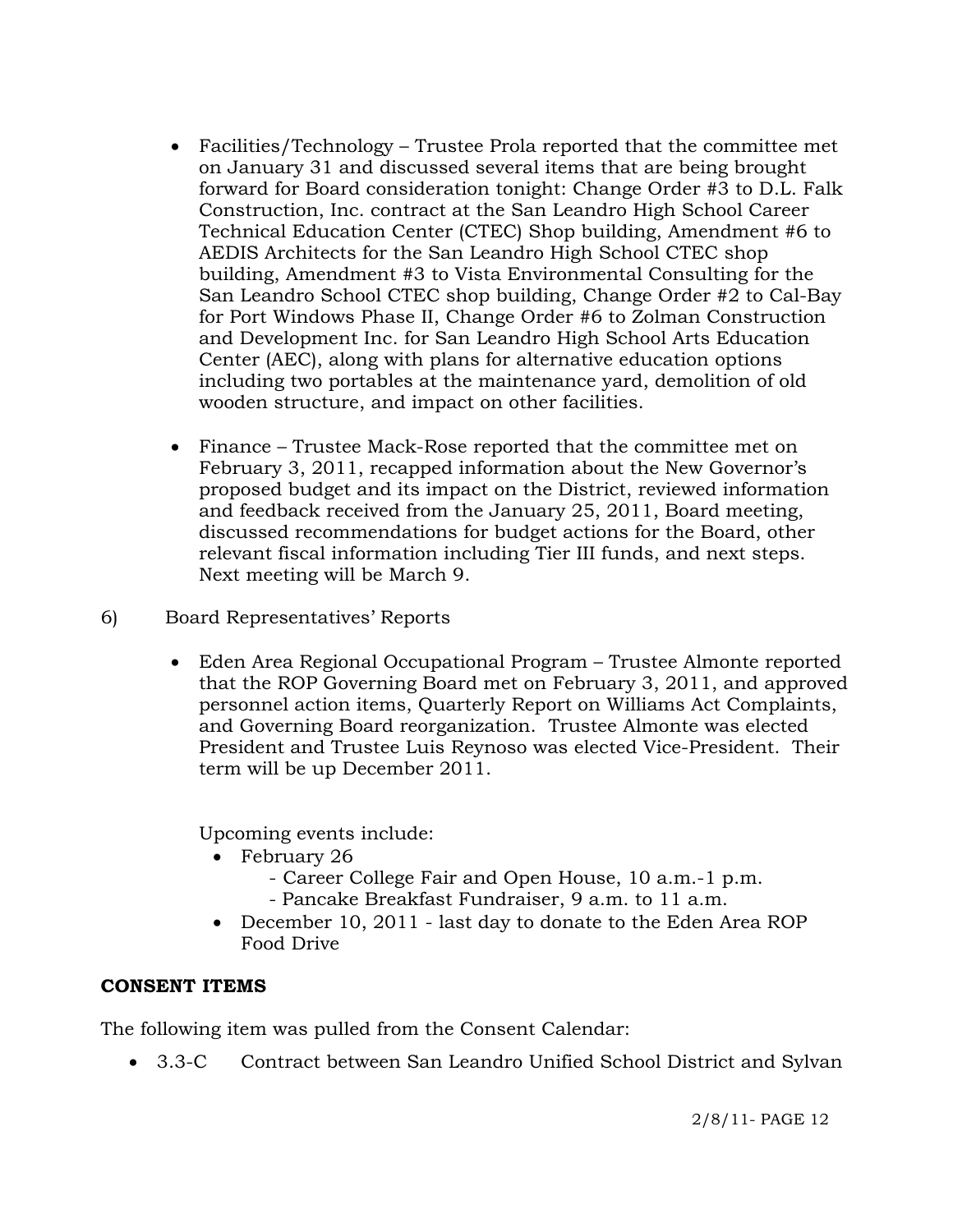Learning Center for Mathematics Intervention for Roosevelt School (Mack-Rose)

# General Services

- 1.1-C Approval of Board Minutes January 18, 2011
- 1.2-C Approval of Board Minutes January 25, 2011
- 1.3-C Approval of Board Minutes February 1, 2011

## Human Resources

2.1-C Acceptance of Personnel Report

## Educational Services

- 3.1-C Acceptance of Donations
- 3.2-C 2010-2011 Consolidated Application (ConApp) for Funding Categorical Aid Programs (Part II)
- 3.4-C Consultant Contract Agreement between the San Leandro Unified School District and Theresa Vidaurri for the 2010-2011 School Year at Lincoln High School
- 3.5-C Contract between San Leandro Unified School District and Kaster Productions for Student Leadership Workshop at San Leandro High School
- 3.6-C Contract between San Leandro Unified School District and Keith Walters for Gang Counseling at John Muir Middle School

# Business Operations

- 4.1-C Resolution #11-07 to Declare Certain Equipment Surplus and/or Obsolete
- 4.2-C Contract for IT Consultant Robert "Bo" Orloff

## Facilities and Construction

- 5.1-C Change Order #3 to the D.L. Falk Construction Contract for the San Leandro (SLHS) Career Technical Education (CTE) Project
- 5.2-C Amendment #6 to the AEDIS Architects Design Services Contract to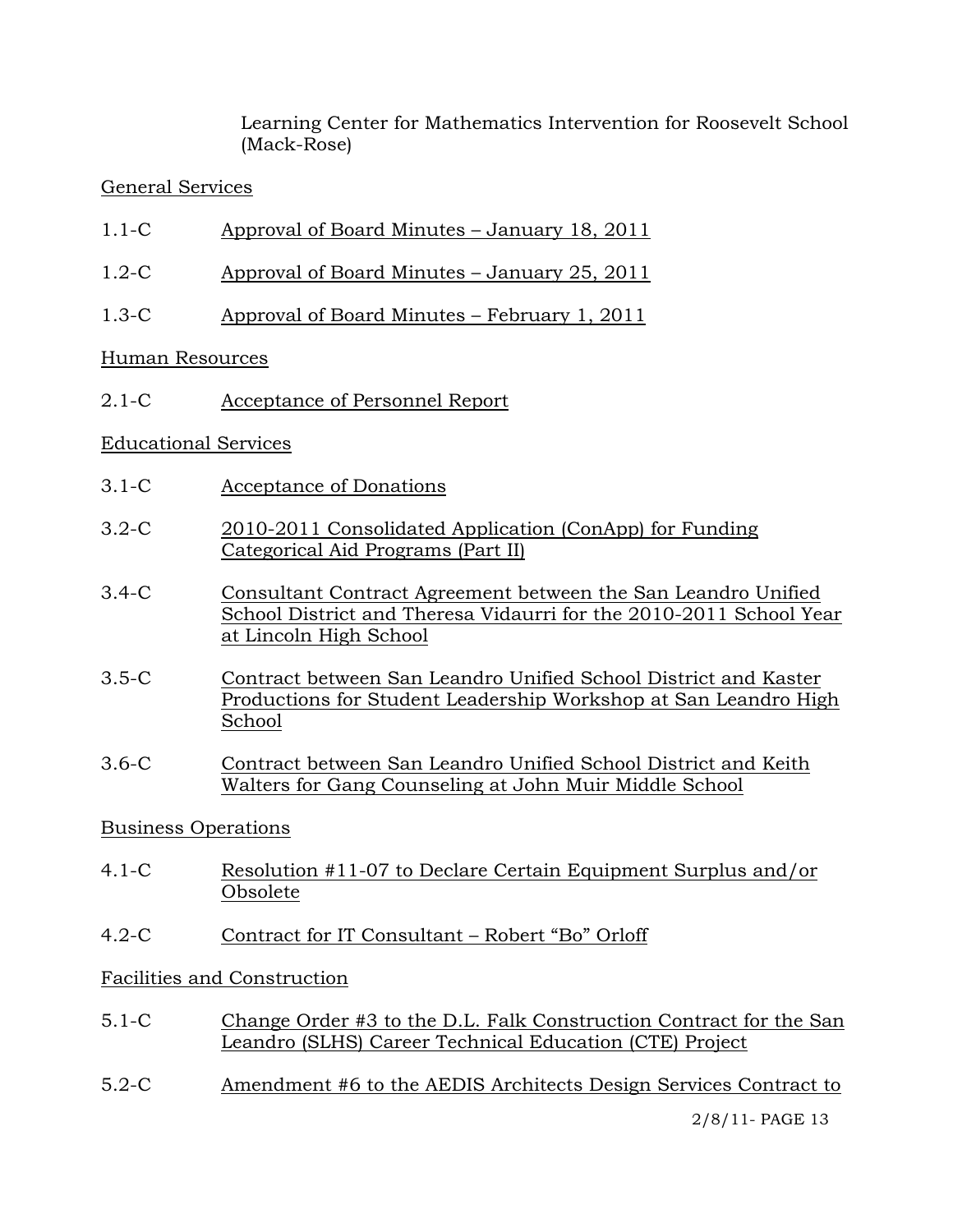|                  | add Redesign of the Electrical Service for the Career Technical                                                               |
|------------------|-------------------------------------------------------------------------------------------------------------------------------|
|                  | Education Building Trades and Construction Wood Shop Project                                                                  |
| $5.3-C$          | Amendment #3 to the Vista Environmental Consulting Professional                                                               |
|                  | Services Agreement for the San Leandro High School (SLHS) Career<br>Technical Education (CTE) Project                         |
| $5.4 - C$<br>Two | Change Order #2 to the Construction Contract with Cal-Bay<br>Construction, Inc. for the Port Window Replacement Project Phase |

5.5-C Change Order #6 to the Zolman Construction and Development Inc. Contract for the San Leandro Arts Education Project

On a motion made by Trustee Katz-Lacabe and seconded by Trustee Prola, the Board approved the remaining consent items by a 7-0 vote.

## **ITEMS REMOVED FROM THE CONSENT CALENDAR**

3.3-C Contract between San Leandro Unified School District and Sylvan Learning Center for Mathematics Intervention for Roosevelt School

> Trustee Mack-Rose commented that while she understood the need and that cost would not impact the General Fund, she was concerned about the cost in relation to the number of students benefiting from this service, as well as bringing to mind the disparity between our elementary schools. Trustee Prola also shared her concerned regarding the amount of money being spent for only a few identified students.

On a motion made by Trustee Prola and seconded by Trustee Katz-Lacabe, the Board approved the contract between San Leandro Unified School District and Sylvan Learning Center for Mathematics Intervention for Roosevelt Elementary School by a 7-0 vote.

## **ACTION ITEMS**

## Human Resources

2.1-A Adoption of the San Leandro Unified School District Initial Proposal to the California School Employees Association (CSEA) Chapter #94

On a motion made by Trustee Katz-Lacabe and seconded by Trustee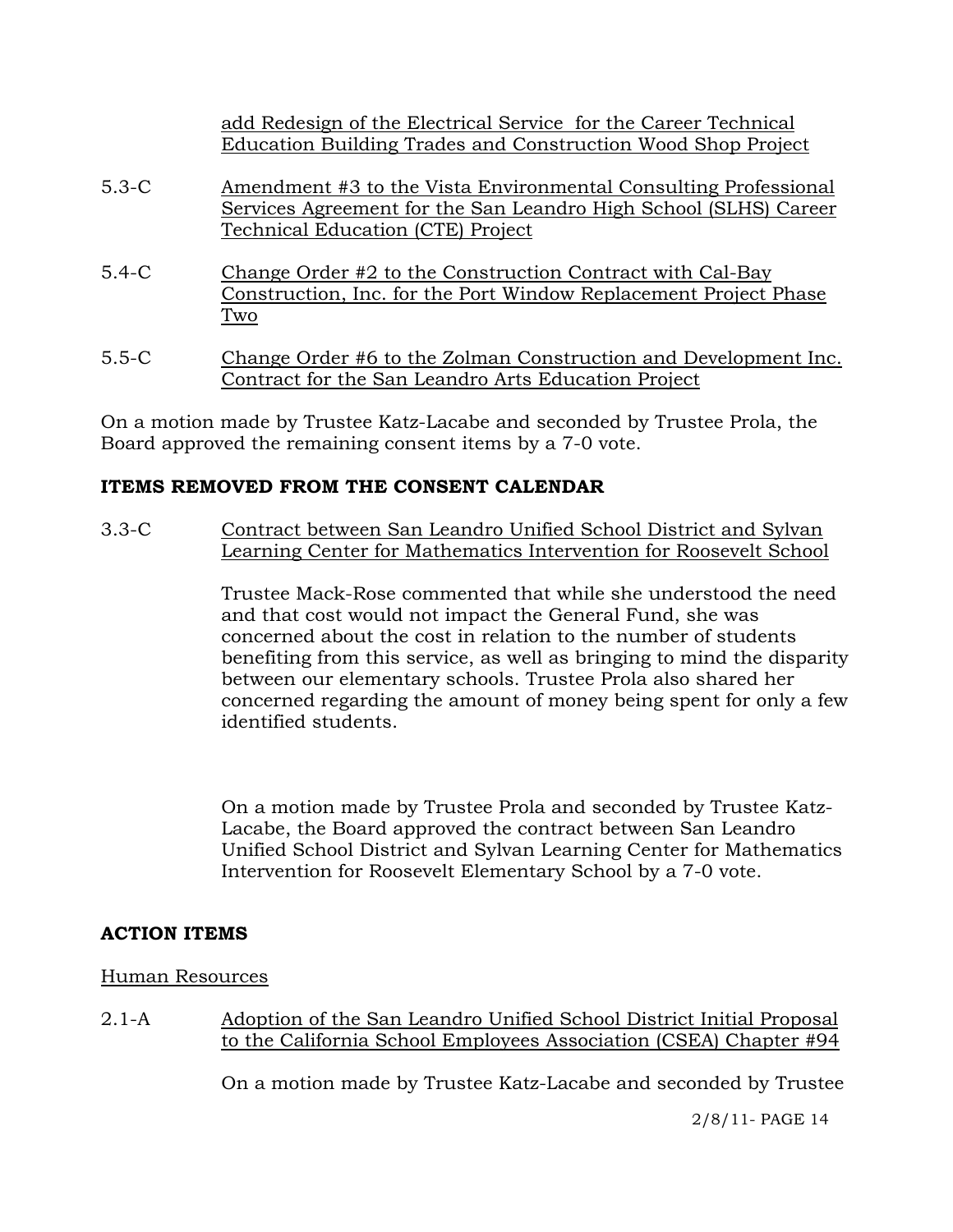Almonte, the Board approved the adoption of the San Leandro Unified School District Initial Proposal to the California School Employees Association (CSEA) Chapter #94 by a 7-0 vote.

## **DISCUSSION**

### Human Resources

## 2.1-D Introduce San Leandro Unified School District's Initial Proposal to the San Leandro Teachers' Association

Senior Director II John Thompson explained that prior to the commencement of negotiations with the San Leandro Teachers' Association (SLTA), Government Code 3547 requires that both the District and SLTA present their initial proposals at a public meeting.

On February 15, 2011, the Board will hold a public hearing so that the public will have an opportunity to comment on the issues that are being negotiated. The Board will then consider formally adopting its initial proposal to SLTA.

Trustee Mack-Rose expressed the Board's commitment to working together in a thoughtful and timely manner as we move forward during these extreme budgetary uncertainties that the District is facing.

## **INFORMATION ITEMS**

## Business Operations

## 4.1-I Investment Report for December 2010

The Board received for information and review the Investment Report for the month of December 2010.

## **ADDITIONAL SUGGESTIONS AND COMMENTS FROM BOARD MEMBERS**

 Trustee James commented on the economic times and his responsibility to the decision-making process. He asked the community to work together, consider a parcel tax, and form more groups like San Leandro Education Foundation (SLED) to bring more money into the District.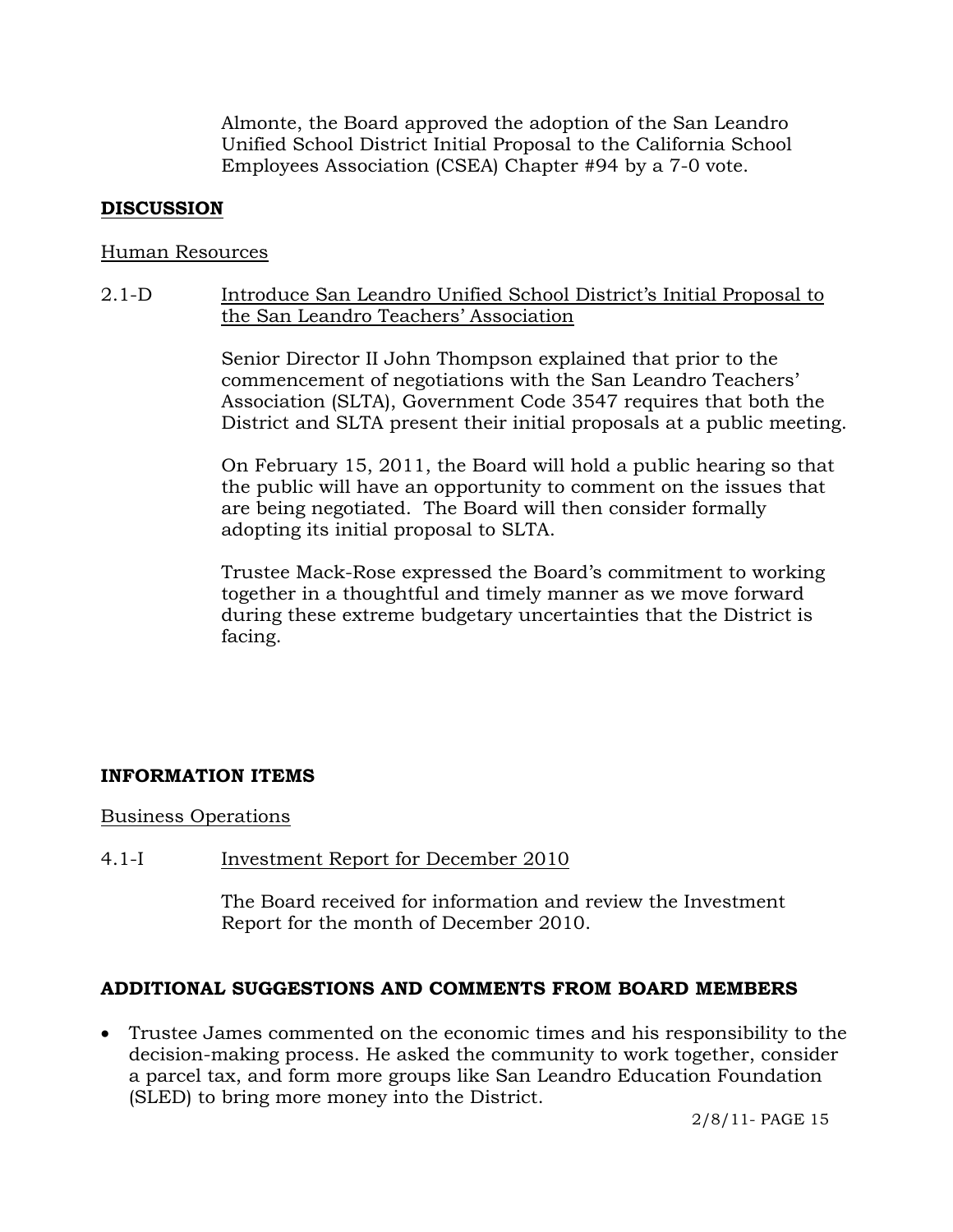Trustee Sullivan expressed her regret that she will not be able to attend this year's African American Achievement Awards due to a previous commitment.

She also voiced her support of P.E. and hoped that the elementary teachers will receive professional development to review grade level Physical Education standards and plan instruction for incorporating the time into their teaching schedule.

 Trustee Almonte reported that he attended California School Boards' Association (CSBA) Masters in Governance module on Collective Bargaining on Saturday, February 5.

He thanked Superintendent Cathey for her follow-up with regards to the Dairy Council.

Trustee Almonte asked for consensus to have the Superintendent research a Voluntary Drug Testing Program. (No Consensus)

 Trustee Prola congratulated Lincoln Principal Alex Harp for being selected as the ACSA Region VI Administrator of the Year.

She attended CSBA's Masters in Governance module on School Finance and San Leandro High School's fundraiser at Drakes.

She also recently learned that districts on the peninsula have a usage fee which can amount to up to \$3500 per student.

- Trustee Carey attended the San Leandro High School (SLHS) baseball team fundraiser at Porky's Pizza, as well as SLHS fundraiser at Drake's, encouraging everyone to join in these events while helping out the schools.
- Trustee Mack-Rose also participated in the SLED Eat Out for Education fundraiser and San Leandro High School's fundraiser at Drakes. She also reported that she had an opportunity to serve as a proctor for the California High School Exit Exam (CAHSEE).

Trustee Mack-Rose also commented that a recent study that appeared in the Daily Review, released by Pepperdine University, regarding the percentage of funds California schools spent on classroom instruction showed that while San Leandro is the lowest revenue district in the county, we are spending 70% of our revenue (higher than other districts in the county) on classroom instruction. She suggested that the Finance Committee should look at cuts that other districts are considering such as school closures, and eliminating K-12 athletic sports funding.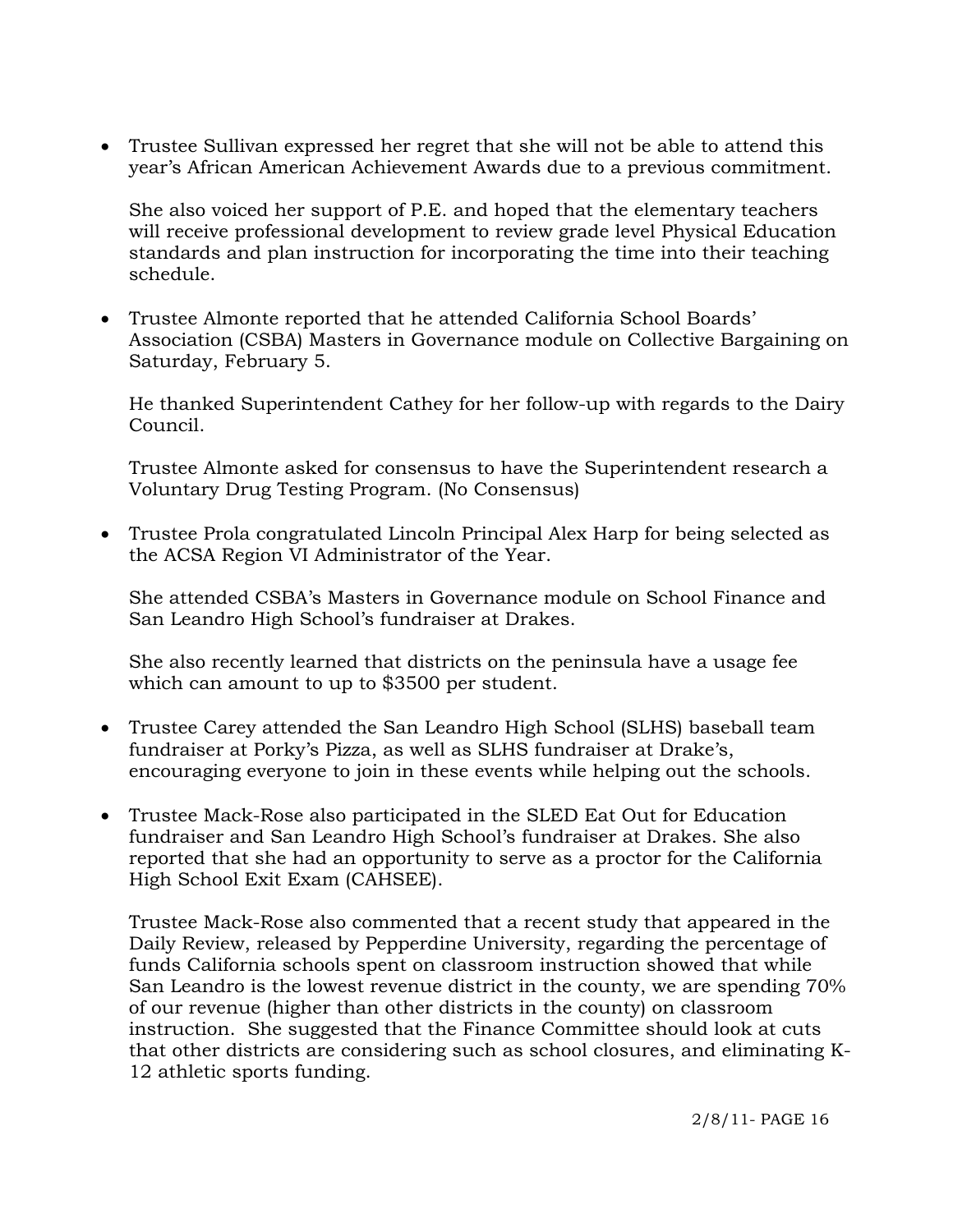## **Future Board of Education Meetings**

**Special Meeting – February 15, 2011 (City)**  Regular Meeting – March 1, 2011  **Tentative Work Session – March 8, 2011**  Regular Meeting – March 15, 2011 Regular Meeting – April 5, 2011 Regular Meeting – April 19, 2011 Regular Meeting – May 3, 2011  **Tentative Work Session – May 10, 2011**  Regular Meeting – May 17, 2011 Regular Meeting – June 7, 2011 Regular Meeting – June 21, 2011 Special Meeting – June 28, 2011 – Adoption Budget